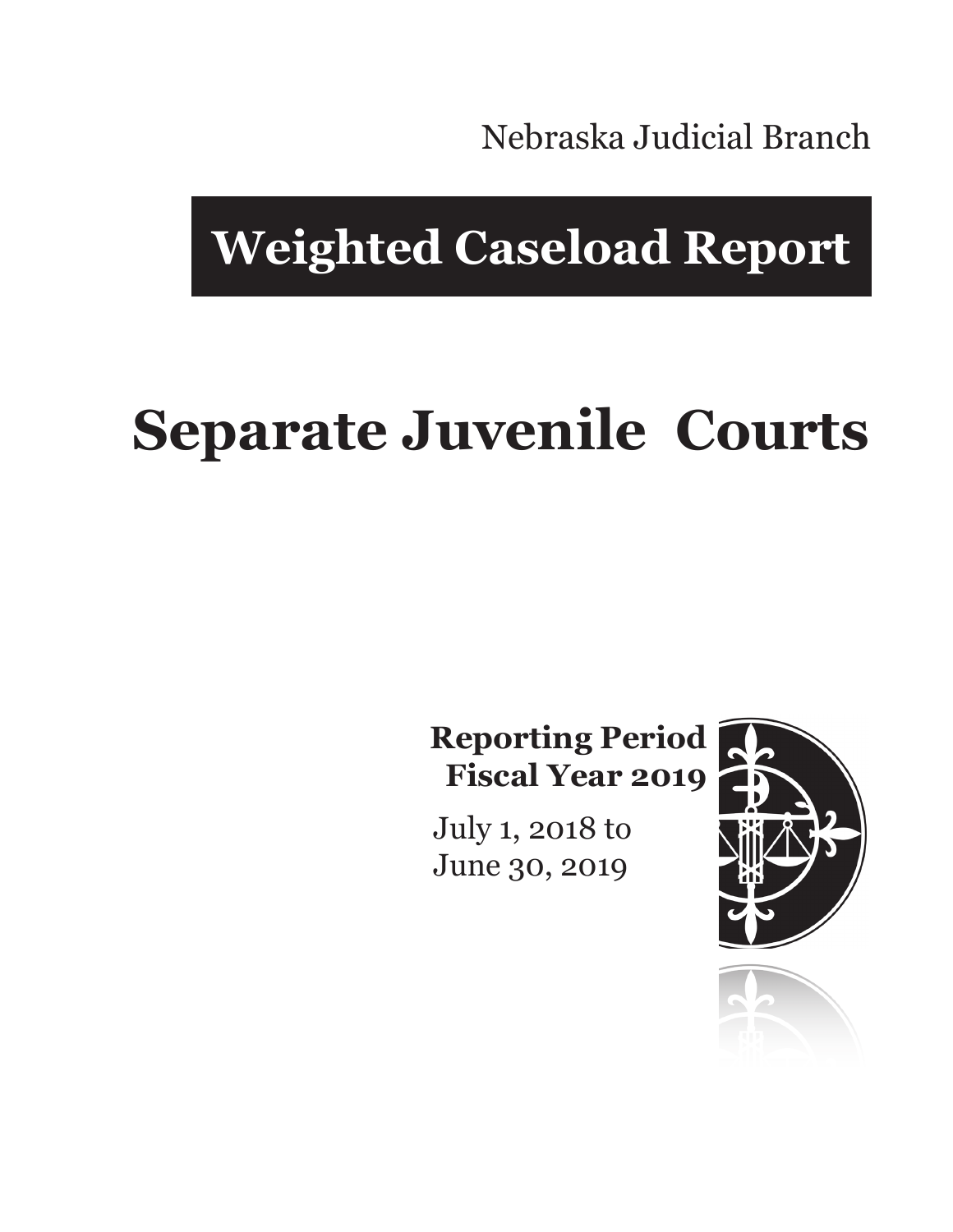## Nebraska Separate Juvenile Courts Weighted Caseload Report

### **Fiscal Year 2019 (July 1, 2018 — June 30, 2019)**

This Weighted Separate Juvenile Court Caseload Report contains caseload statistics for Nebraska's three separate Juvenile Courts. The judiciary of Nebraska currently assesses the need for judicial positions using a weighted caseload method based on cases opened. Weighted caseload systems provide objective, standardized determinations of resource needs.

*No quantitative judgeship assessment method, including a weighted caseload system will determine the exact number of judges required within a judicial district. But quantitative methods, such as weighted caseload can approximate the need for judgeships and provide a point of reference or standard for comparing relative need among judicial districts. Other measures, both qualitative and quantitative, may be used in conjunction with the weighted caseload standard calculation to support the assessment of judicial need. In particular, should the standard calculation show the need for a fractional judge (less than the full-time equivalent), additional assessments as to the relative workload per judge within a district and travel per judge may be useful. Also, other useful measures may include analyses of budget constraints, population trends, and other factors that may differentially affect the need for judges across districts.*

**Mission of the Nebraska Administrative Office of the Courts:**

Under the direction of the Nebraska Supreme Court, the Administrative Office of the Courts' mission is to ensure the public has equal access to justice, using leadership, education, technology, and administrative services to implement consistent, efficient, and effective court practices.



**Corey R. Steel | Nebraska State Court Administrator Nebraska Supreme Court**

Rm. 1213 State Capitol | P.O. Box 98910 | Lincoln, NE 68509 T 402.471.3730 | F 402.471.2197 www.supremecourt.ne.gov